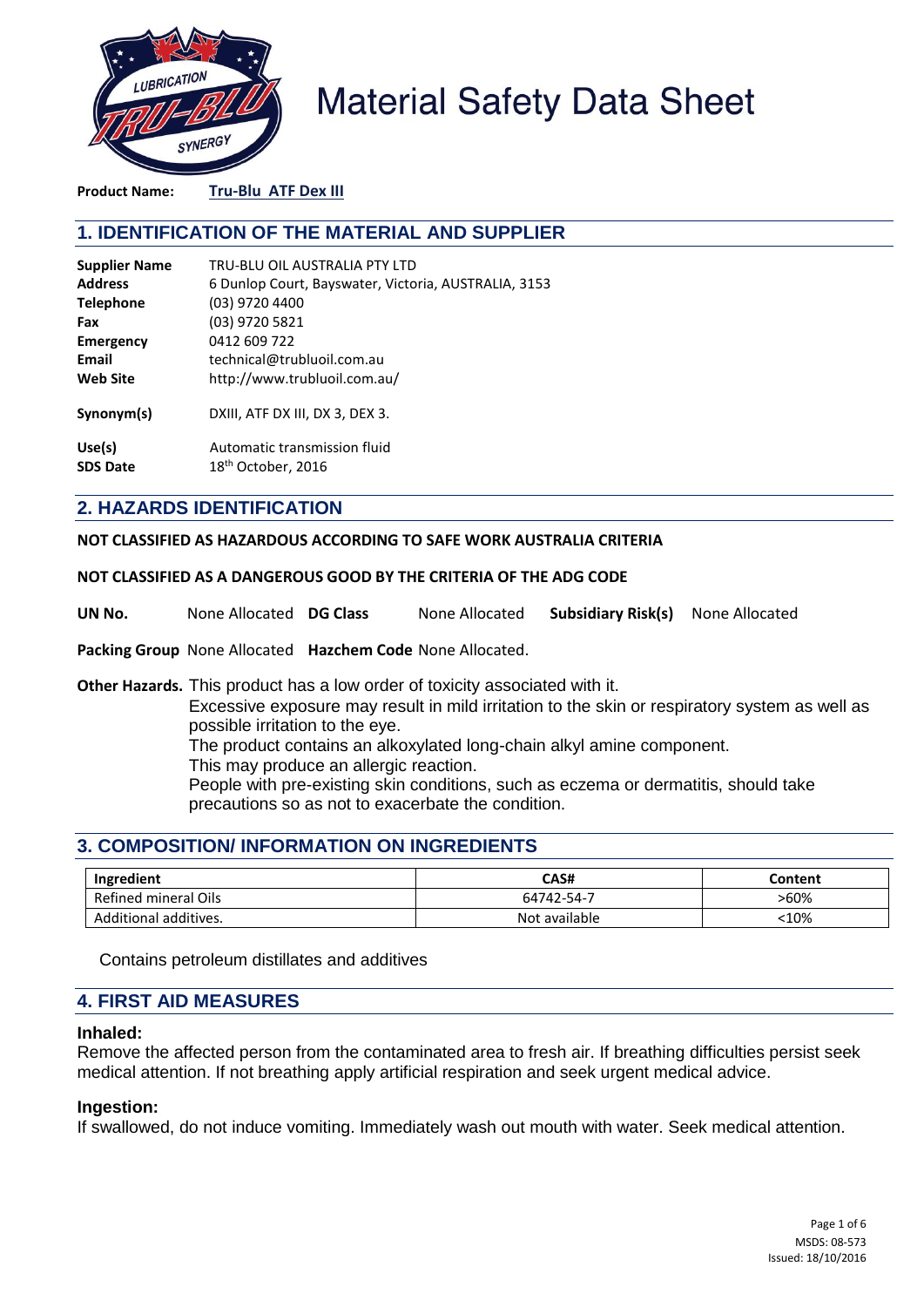## **Skin:**

Remove contaminated clothing and wash skin thoroughly with soap and water. If irritation develops and persists seek medical attention.

## **Eye:**

If contact occurs, wash with running water for 15 minutes, holding eyelids open. If irritation develops and persists seek medical attention.

## **First Aid Facilities**

Eye wash and normal washroom facilities.

#### **Advice to Doctor:**

Treat symptomatically.

# **5. FIRE FIGHTING MEASURES**

## **Extinguishing Media:**

Use carbon dioxide, foam or dry chemical to extinguish fires. Do NOT use water jets. Keep storage tanks, pipelines, and fire exposed surfaces cool with water spray.

## **Specific Hazards:**

Combustible C2 liquid.

## **Hazardous Combustion Products:**

During combustion this product may emit toxic and or / irritating fumes including oxides of carbon.

#### **Precautions:**

Self-contained breathing apparatus and protective clothing should be worn to minimize exposure.

# **6. ACCIDENTAL RELEASE MEASURES**

#### **PERSONAL PRECAUTIONS, PROTECTIVE EQUIPMENT AND EMERGENCY PROCEDURES:**

#### **PERSONAL PROTECTION:**

For small spills, wear Nitrile gloves, glasses/goggles, boots and full-length clothing. During routine operation a respirator is not required however, if mists or vapours are generated, an approved organic vapour/particulate respirator is required.

For large spills, or in confined spaces, a full chemically resistant body-suit is recommended and the atmosphere must be evaluated for oxygen deficiency. If in doubt about potential oxygen deficiency wear self-contained breathing apparatus.

#### **CONTROL MEASURES:**

Ventilate area and extinguish and/or remove all sources of ignition. Stop the leak if safe to do so. CAUTION: The spilled product will be slippery. Avoid contact with the spilled material.

#### **EMERGENCY PROCEDURES:**

In the event of a spill or accidental release, notify the relevant authorities in accordance with all applicable regulations.

#### **ENVIRONMENTAL PRECAUTIONS:**

#### **SPILL ADVICE:**

Do not allow product to enter drains, surface water, sewers or watercourses - inform local authorities if this occurs.

#### **METHODS AND MATERIALS FOR CONTAINMENT AND CLEANING UP:**

#### **CONTAINMENT:**

Contain the spill and absorb with a proprietary absorbent material, sand or earth. For large spills prepare a bund/barrier/dyke ahead of the spill to confine the spill and allow later recovery. If there is the possibility of spills to enter drains, surface water, sewers or watercourses ensure bunding, or that drains are covered, to minimise the potential for this to occur.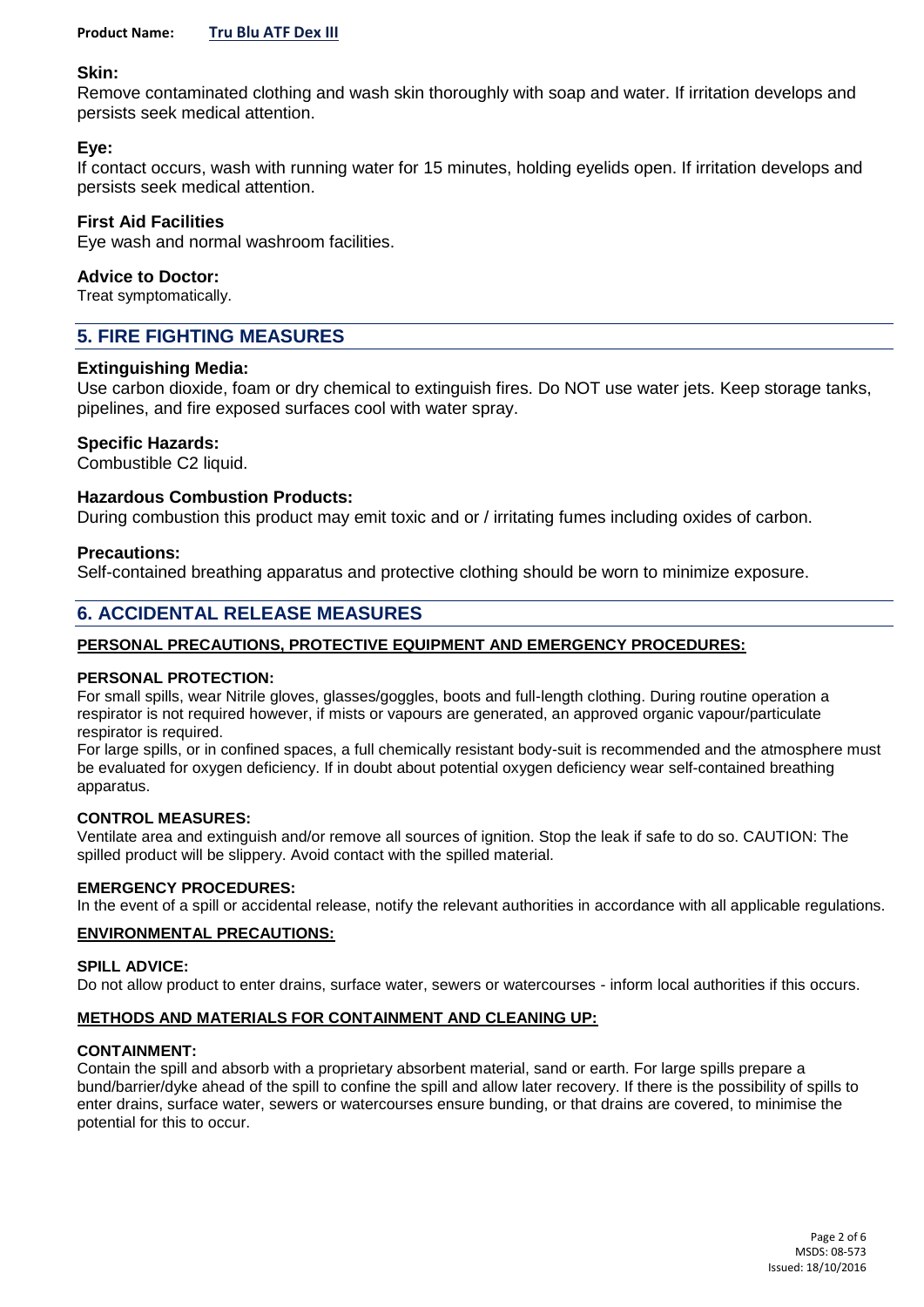**Product Name: Tru Blu ATF Dex III**

#### **CLEANING PROCEDURES:**

Having contained the spill, as mentioned above, collect all material quickly and place used absorbent in suitable containers. Follow local regulations for the disposal of waste. For large spills that have been bunded, the material can be pumped into vessels and returned for reprocessing or destruction. Personnel must wear gloves, goggles or glasses, boots and full-length clothing during cleaning procedures. Wash contaminated area and objects with detergent and water after spill has been cleared. Rinse the cleaned area with water.

Do not allow wash water or rinsings to enter drains, surface water, sewers or water courses.

# **7. STORAGE AND HANDLING**

#### **PRECAUTIONS FOR SAFE HANDLING:**

**SAFE HANDLING:** Avoid contact with the product by using appropriate protective equipment such as gloves, glasses or goggles and full-length clothing. Prevent small spills and leakage to avoid slip hazards. Properly dispose of any contaminated rags or cleaning materials in order to prevent fire hazards. Eating, drinking, and smoking should be prohibited in the area where this material is handled, stored and processed. Workers should follow good personal hygiene practices, such as washing hands before eating, drinking and smoking. Remove contaminated clothing and protective equipment before entering eating areas. Keep containers tightly closed when not in use. Prevent product from entering waterways, drains or sewers.

## **CONDITIONS FOR SAFE STORAGE, INCLUDING ANY INCOMPATABILITIES:**

#### **SAFE STORAGE:**

This product is a hydrocarbon-based liquid that will burn if preheated. Store in a dry, well ventilated area away from direct sunlight, ignition sources, oxidising agents, foodstuffs and clothing. Keep containers closed when not in use. Containers that have been opened must be carefully resealed and kept upright to prevent leakage. **INCOMPATIBILITIES:**

Oxidizing substances including strong acids.

# **8. EXPOSURE CONTROLS/ PERSONAL PROTECTION**

#### **Exposure Standards**:

| Ingredient | Reference | <b>TWA</b> |            | STEL  |         |
|------------|-----------|------------|------------|-------|---------|
| <b>NA</b>  | SWA (AUS) | $- -$      | 5 mg/m3    | $- -$ | 10mg/m3 |
| N/A        | SWA (AUS) | $- -$      | 5 mg/m $3$ | $- -$ | 10mg/m3 |

#### **Respiratory Protection:**

Avoid breathing vapours or mists. Where ventilation is inadequate and vapours or mists are generated the use of an approved respirator with organic vapour/particulate filter is recommended.

#### **Eye Protection:**

Avoid contact with eyes. When exposure is likely wear suitable eye protection.

#### **Hand Protection:**

Wear gloves of impervious material if handling material for prolonged periods.

#### **Body Protection:**

Wear appropriate clothing including chemical resistant apron where clothing is likely to be contaminated.

#### **Engineering controls:**

Natural ventilation should be sufficient, however where vapours or mists are generated (either through confinement or elevated temperatures) the use of a local exhaust system is recommended.

## **9. PHYSICAL AND CHEMICAL PROPERTIES**

| Appearance           | Clear Red Coloured Liquid    | Solubility (Water)           | Insoluble            |
|----------------------|------------------------------|------------------------------|----------------------|
| Odour                | Strong Characteristic Odour  | <b>Specific Gravity</b>      | 0.87                 |
| Viscosity            | 7.25 cSt @100°C              | % Volatiles                  | Not Available        |
| Vapour Pressure      | Neg. mm Hg at <sup>o</sup> C | Flammability                 | Class C2 Combustible |
| Vapour Density       | Not Available                | <b>Flash Point</b>           | >180°C (COC)         |
| <b>Boiling Point</b> | >316 °C                      | <b>Upper Explosion Limit</b> | Not Available        |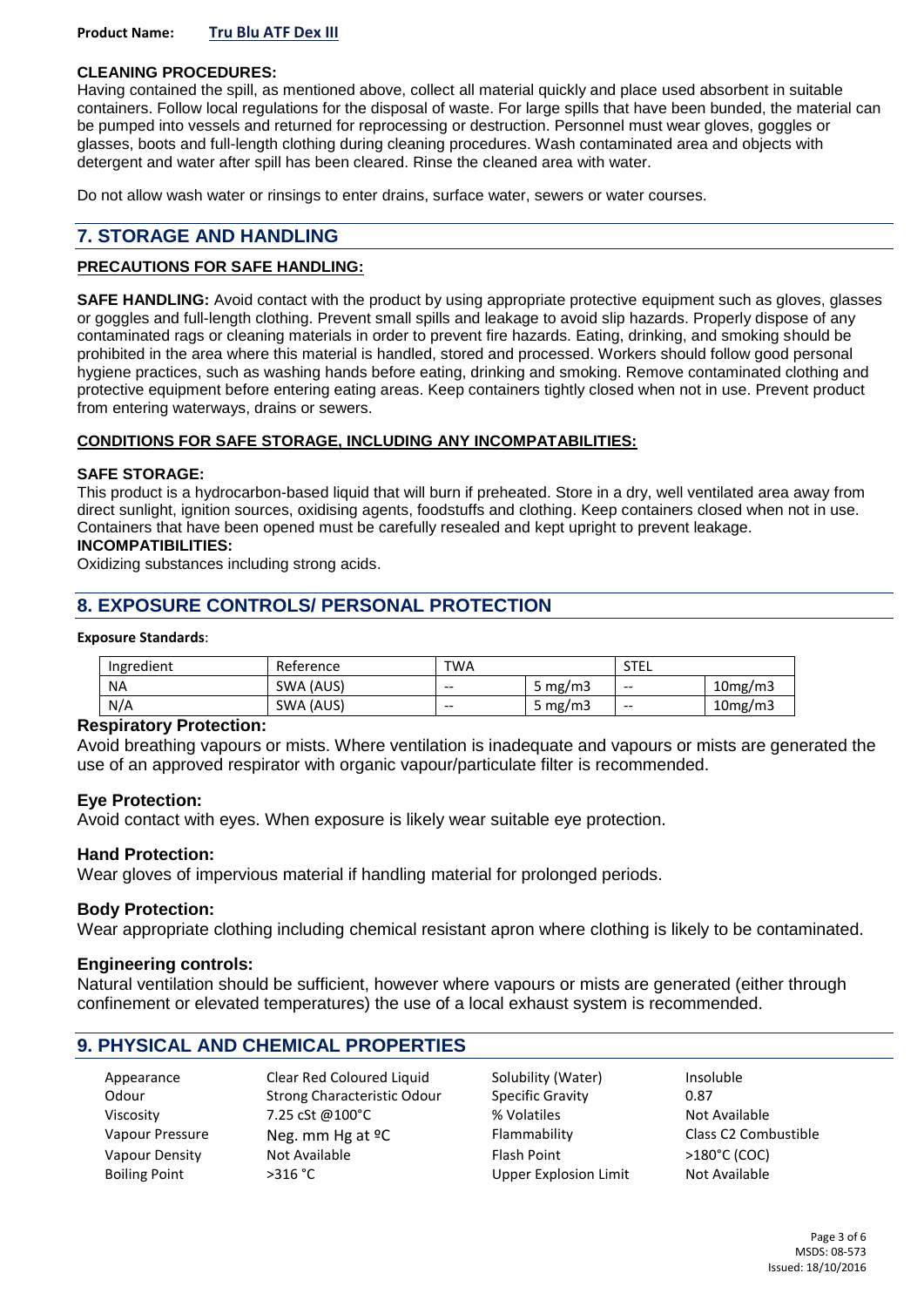# **10. STABILITY AND REACTIVITY**

## **Stability:**

Stable under normal conditions. **Hazardous Polymerization:** Will not occur. **Materials to Avoid:** Strong oxidizing agents. **Hazardous Decomposition Products:** Thermal decomposition and combustion produce noxious fumes containing oxides of carbon, calcium, phosphorus, sulphur and zinc.

## **Hazardous Reaction:**

Hazardous reaction with strong oxidizing agents

#### **Conditions to Avoid:**

Heat, direct sunlight, open flames or other sources of ignition.

## **11. TOXICOLOGICAL INFORMATION**

#### **Toxicological Information:**

No toxicity data is available for this material. Data available on the individual components show that no chronic health risks are expected during normal handling.

#### **Inhalation:**

May cause irritation to the mucous membrane and upper airways when material is heated and used in poorly ventilated areas. Symptoms may include headache, dizziness and nausea.

## **Ingestion:**

May cause irritation of the gastrointestinal system. Symptoms may include nausea, vomiting and diarrhoea. **Skin:**

Prolonged contact may cause irritation of the skin, which may result in redness and/or itchiness, possibly leading to dermatitis.

#### **Eye:**

May cause eye irritation, resulting in redness, stinging and lachrymation.

#### **Chronic Effects:**

Prolonged or repeated contact with this material may result in skin irritation leading to dermatitis.

## **12. ECOLOGICAL INFORMATION**

#### **ECOTOXICITY:**

There is no data available for the product as a whole. Some of the components have been rated as Toxic and Harmful to aquatic life with long lasting effects and May cause long lasting harmful effects to aquatic life. Based upon the calculated values the product is not expected to be rated.

#### **PERSISTENCE & DEGRADABILITY:**

Based on the available data and the known hazards of the components and similar products the product is not expected to be readily biodegradable. Major constituents are expected to be inherently biodegradable, however the product contains components that may persist in the environment.

#### **BIOACCUMULATIVE POTENTIAL:**

No information is available.

#### **MOBILITY IN SOIL:**

If the product enters soil, based upon similar products it is expected that it will adsorb onto soil particles and will not be mobile.

#### **OTHER ADVERSE EFFECTS:**

Based on the available data and the known hazards of the components and similar products the product is not expected to have ozone depletion potential, photochemical ozone creation potential or global warming potential. The product is a mixture of non-volatile components, which are not expected to be released to the air in any significant amounts. The product will float on water.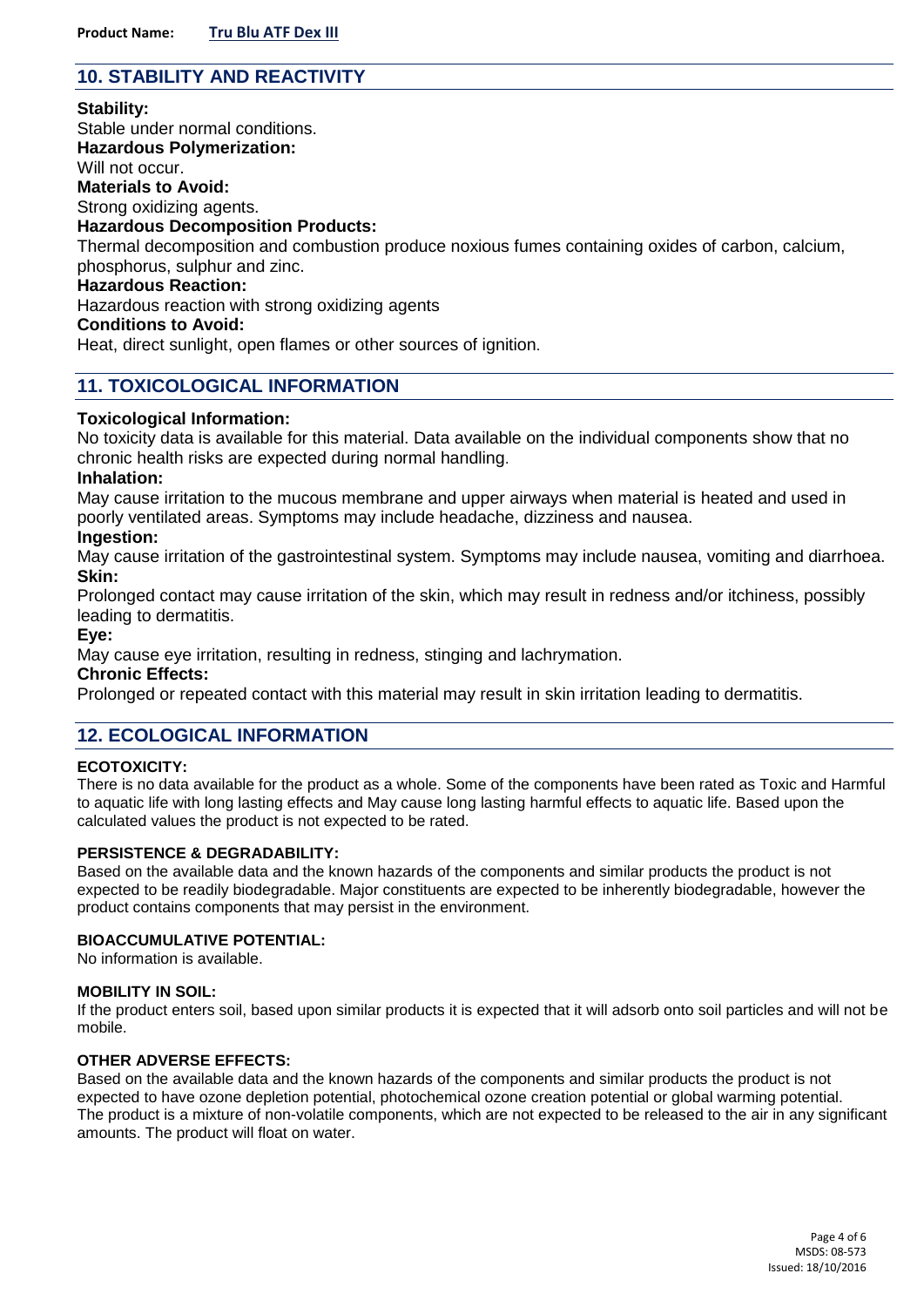# **13. DISPOSAL CONSIDERATIONS**

#### **Waste & Product Disposal:**

Recycle or dispose of in accordance with prevailing regulations, by a recognised collector or contractor. The competence of the contractor to deal satisfactorily with this type of product should be established beforehand.

Do not pollute the soil, water or environment with the waste product.

#### **Container Disposal:**

Recycle container if authorities permit it and facilities are available.

## **14. TRANSPORT INFORMATION**

#### **NOT CLASSIFIED AS A DANGEROUS GOOD BY THE CRITERIA OF THE ADG CODE**

| <b>Shipping Name</b> | None Allocated Packing Group | None Allocated | Hazchem Code | None Allocated |
|----------------------|------------------------------|----------------|--------------|----------------|
| UN No.               | None Allocated DG Class      | None Allocated | Subsidiarv   | None Allocated |
|                      |                              |                | Risks(s)     |                |

## **15. REGULATORY INFORMATION**

#### **Poisons Schedule:**

Not scheduled according to the Standard for Uniform Scheduling of Medicines and Poisons **Australian Inventory of Chemical Substances (AICS) and New Zealand Inventory of Chemicals (NZIoC)** All individual components are registered on the Australian and New Zealand Inventory of Chemical Substances.

## **16. OTHER INFORMATION**

#### **Additional Information**

MINERAL OILS - SOLVENT REFINED; Animal experiments and human experience have not shown cancer risks when handling solvent refined mineral oils, unlike non refined mineral oils. CLEANING MINERAL OIL CONTAMINATED CLOTHING; Cleaners are advised that when cleaning oil contaminated clothing it is essential that freshly distilled solvent is used for each batch, including final rinse, as even filtered solvent will leave oil residues.

MINERAL OILS - USED; Used mineral oils in engine crankcases and other high temperature/high stress environments may contain potentially harmful residues, some of which have been shown to cause irreversible skin effects, including cancer. Prolonged and repeated inhalation of mists associated with used mineral oils may result in pulmonary fibrosis.

MINERAL OILS - INJECTION; Where high pressure applications are used the risk of accidental injection under the skin exists and may result in an extremely painful and serious injury requiring immediate medical attention. Depending on the pressure used, mineral oils may be injected a considerable distance below the skin and may cause permanent tissue damage. SEEK IMMEDIATE MEDICAL ATTENTION. EXERCISE EXTREME CARE WHEN USING HIGH PRESSURE EQUIPMENT.

#### ABBREVIATIONS: ADB - Air-Dry Basis.

- BEI Biological Exposure Indice(s)
	- CAS# Chemical Abstract Service number used to uniquely identify chemical compounds.
	- CNS Central Nervous System.
	- EC No European Community Number.
	- IARC International Agency for Research on Cancer.
	- M moles per litre, a unit of concentration.
	- mg/m3 Milligrams per cubic metre.
	- NOS Not Otherwise Specified.
	- NTP National Toxicology Program.
	- OSHA Occupational Safety and Health Administration.
	- pH relates to hydrogen ion concentration using a scale of 0 (high acidic) to 14 (highly alkaline).
	- ppm Parts Per Million.
	- RTECS Registry of Toxic Effects of Chemical Substances.
	- TWA/ES Time Weighted Average or Exposure Standard.

#### HEALTH EFFECTS FROM EXPOSURE:

It should be noted that the effects from exposure to this product will depend on several factors including: frequency and duration of use; quantity used; effectiveness of control measures; protective equipment used and method of application. Given that it is impractical to prepare a MSDS which would encompass all possible scenarios, it is anticipated that the end user will assess the risks and apply control methods where appropriate.